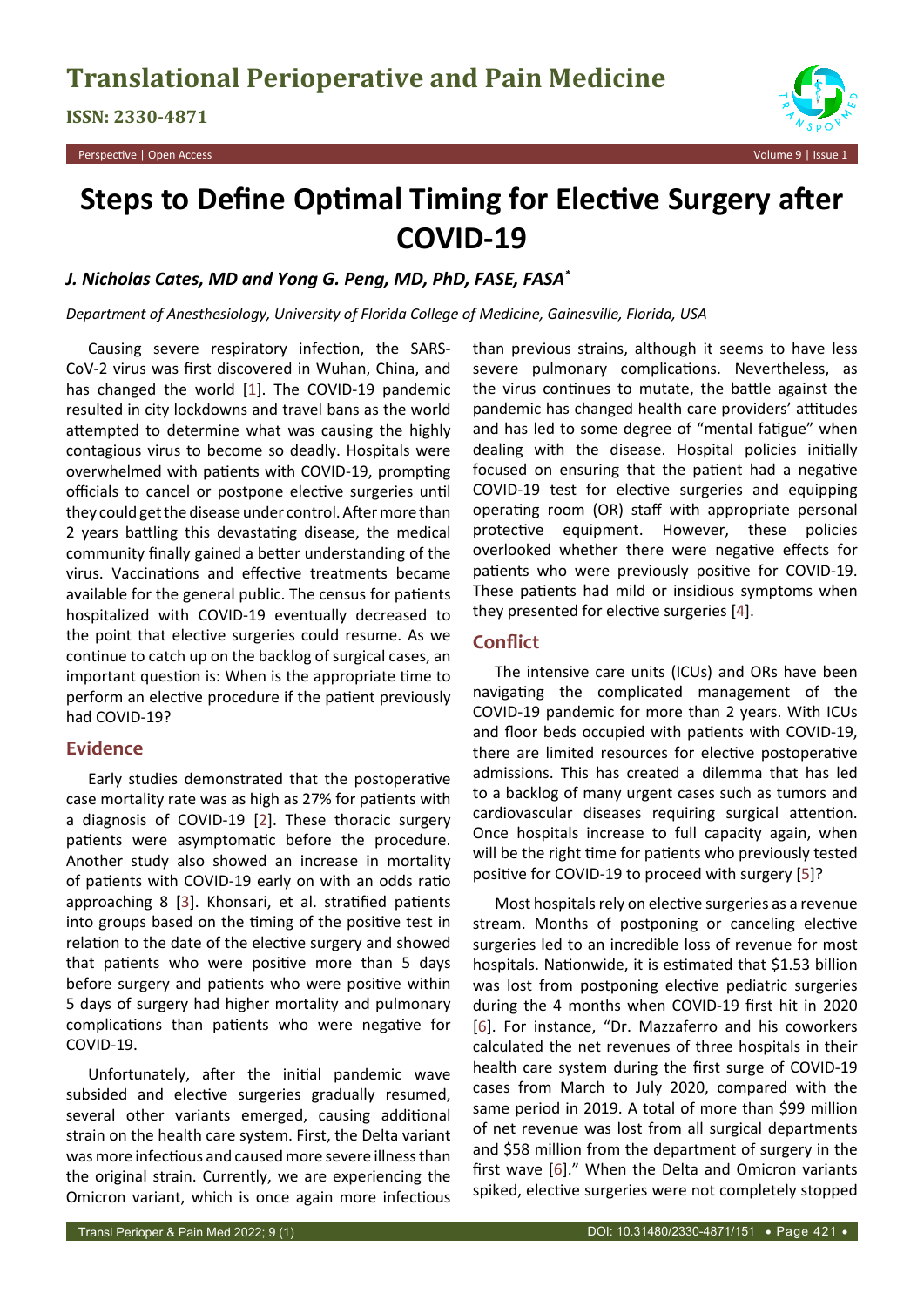and much less revenue was lost. As we continue to make up time for elective surgeries, we will encounter patients who had COVID-19 recently. Moreover, it is not uncommon to see patients who are scheduled for elective surgery present with mild symptoms and test positive for COVID-19. Should we cancel or postpone these cases? It is important to determine how to manage patients who have had COVID-19 recently and navigate the preoperative evaluation without harm.

A large observational study was performed using data from the GlobalSurg-COVIDSurg collaborative of patients undergoing non-cardiac surgery. The study evaluated patients undergoing elective surgeries in an international multicenter trial [\[7\]](#page-2-3). Of 140,000 patients, 2.2% had a preoperative COVID-19 diagnosis. Patients were divided into groups based on the time from their COVID-19 diagnosis to their surgical date. Groups of 0 to 2 weeks, 3 to 4 weeks, 5 to 6 weeks, and  $\geq$  7 weeks were observed. The primary outcome was 30-day mortality. Secondary outcomes included cardiac and respiratory complications. The mortality rate decreased from 9.1% (0-2 week) to 2% ( $\geq$  7 week). The noninfectious group mortality rate was 1.5%. The only group that was not significantly different from a mortality standpoint was the group that had surgery ≥ 7 weeks after the COVID-19 diagnosis. As for pulmonary complications, a similar trend was noted as the 30-day mortality. Patients who were asymptomatic and ≥ 7 weeks from a COVID-19 diagnosis had similar rates of complications as patients who were negative. The findings were consistent across all age groups, American Society of Anesthesiologists classification, and surgical risk stratification [\[7\]](#page-2-3).

Based on currently available information (most of which has been obtained from the initial COVID-19 wave), patients with an active infection should not undergo elective surgery. For emergent or urgent operations, patients should proceed with the understanding that they are at an increased risk of mortality and pulmonary complications. For timesensitive operations, it is preferred that the procedure be delayed until the patient is asymptomatic. For elective surgeries, if patients were asymptomatic during the time of infection, it is reasonable to wait only 4 weeks. Current data recommend scheduling an elective surgery at least 7 to 8 weeks after a SARS-CoV-2 infection. This delay would result in a comparable risk of mortality and pulmonary complications as someone who was not infected with SARS-CoV-2 [\[7](#page-2-3),[8](#page-2-4)].

#### **Recommendations**

With the Omicron variant causing more upper respiratory symptoms than lower respiratory symptoms, it may be reasonable to follow pediatric literature recommendations for the time to delay an elective case. Studies have shown that patients with

an upper respiratory infection (URI) have increased airway reactivity that may last anywhere from 2 to 6 weeks after the infection. Tait, et al. showed that adverse events and complications are highest during the first 4 weeks after an URI [[9](#page-2-0)]. As we gain knowledge on COVID-19, hospitals should follow best practices in stratifying the risk of individual COVID-positive patients without delaying the surgery [[10\]](#page-2-1): 1) For fully vaccinated and chronic COVID-positive carriers, infectious disease services should be consulted for recommendations and 2) For unvaccinated patients who present with a positive COVID-19 test and mild or insidious symptoms, postponing the elective procedures for 7 weeks might be the appropriate strategy to reduce the risk of pulmonary complications. Much still remains unknown about the effects of COVID-19 on the body, particularly regarding children and teenagers and the risks for patients who become infected after COVID-19 vaccination [[11](#page-2-2)]. As our understanding of COVID-19 continues to evolve and new variants emerge, it is reasonable to amend recommendations on the timeline of elective surgery for COVID-positive patients. New recommendations should be based on an interdisciplinary approach and take into account what is best for the patient while ensuring that time-sensitive procedures are not delayed.

### **Conflict of Interest Statement**

None.

#### **Source of Funding**

Funded by internal sources (Department of Anesthesiology, University of Florida College of Medicine, Gainesville, FL).

#### **References**

- <span id="page-1-3"></span>1. Wu Z, McGoogan JM. Characteristics of and important lessons from the coronavirus disease 2019 (COVID-19) outbreak in China: summary of a report of 72314 cases from the Chinese Center For Disease Control and Prevention. JAMA 2020;323:1239–42. PMID:32091533. doi: 10.1001/jama.2020.2648
- <span id="page-1-4"></span>2. Peng S, Huang L, Zhao B, Zhou S, Braithwaite I, et al. Clinical course of coronavirus disease 2019 in 11 patients after thoracic surgery and challenges in diagnosis. J Thorac Cardiovasc Surg 2020;160:585–92. PMID: 32414594. doi:10.1016/j. jtcvs.2020.04.005
- <span id="page-1-5"></span>3. Khonsari RH, Bernaux M, Vie JJ, Diallo A, Paris N, et al. Risks of early mortality and pulmonary complications following surgery in patients with COVID-19. Br J Surg 2021;108:e158–9. PMID: 33793755. doi: 10.1093/bjs/znab007
- <span id="page-1-0"></span>4. Wu J, Yao S, Liu R. Towards a full capacity of anaesthesia and surgical services in the epicenter (Wuhan) of the Covid-19 epidemic. Br J Surg 2021;108:e1–2. PMID: 33640907. doi:10.1093/bjs/znaa044.
- <span id="page-1-1"></span>5. Rohatgi N, Smilowitz NR, Reejhsinghani R. Perioperative cardiovascular considerations prior to elective noncardiac surgery in patients with a history of COVID-19. JAMA Surg 2022 Jan 12. PMID: 35019990.doi: 10.1001/jamasurg.2021.6953
- <span id="page-1-2"></span>6. Mazzaferro DM, et al. The financial impact of Covid-19 on a